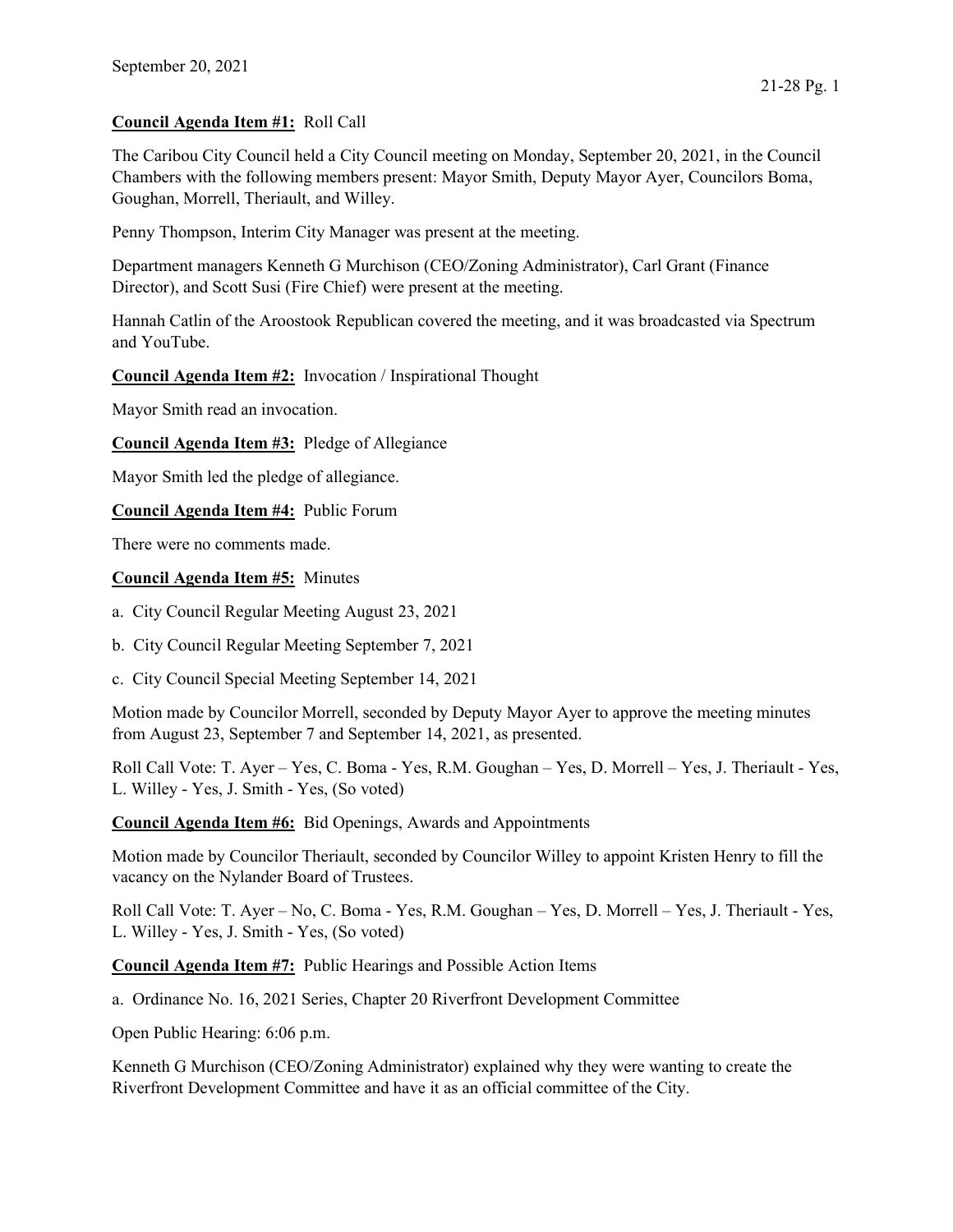There were no comments made by the public.

Closed Public Hearing: 6:06 p.m.

Motion made by Councilor Theriault, seconded by Councilor Boma to approve Ordinance No. 16, 2021 Series, Chapter 20 Riverfront Development Committee.

Roll Call Vote: T. Ayer – Yes, C. Boma - Yes, R.M. Goughan – Yes, D. Morrell – Yes, J. Theriault - Yes, L. Willey - Yes, J. Smith - Yes, (So voted)

Council Agenda Item #8: Reports by Staff and Committees

a. Financial Reports for August 2021

Carl Grant, Finance Director reviewed the August 2021 Financial Report.

Motion made by Councilor Theriault, seconded by Councilor Willey to accept the August 2021 Financials as presented.

Roll Call Vote: T. Ayer – No, C. Boma - Yes, R.M. Goughan – Yes, D. Morrell – Yes, J. Theriault - Yes, L. Willey - Yes, J. Smith - Yes, (So voted)

b. Dangerous Buildings List

Kenneth G Murchison (CEO/Zoning Administrator) explained that the new list has been comprised by Penny Thompson, Tony Michaud, and himself. The properties all have structural issues and are considered dangerous.

Councilor Goughan would like to know a timeframe on when they needed to complete items like the last time they were done.

Councilor Willey would like to see the process to get started and get the ball rolling.

c. Manager's Report

Interim Manager Penny Thompson reviewed the City Manager's Report dated September 17, 2021.

d. Municipal Building Committee: update on Nylander Museum water damage

Councilor Morrell explained that he was able to tour the building with Dave Ouellette, public works director. He explained that there needs to be work done with the sprinkler system, paint, electrical and the floors refinished. He recommended that the city get quotes on the priorities.

e. Police Station Committee

Councilor Boma explained that the committee had met on Friday and had discussions with Carl Grant (Finance Director), Sargent Gahagan and the Bond Bank. She stated that the citizens should be able to vote on this topic.

Motion made by councilor Theriault, seconded by Councilor Willey to let the citizens vote on a nonbinding survey question for the citizens which asks "Do you favor borrowing money to provide an amount not to exceed \$10,000,000 to pay costs of expenditures for the construction and equipping of a new police station for the City of Caribou provided that the money is authorized by Caribou City Council and a referendum approved as specified in the Charter?"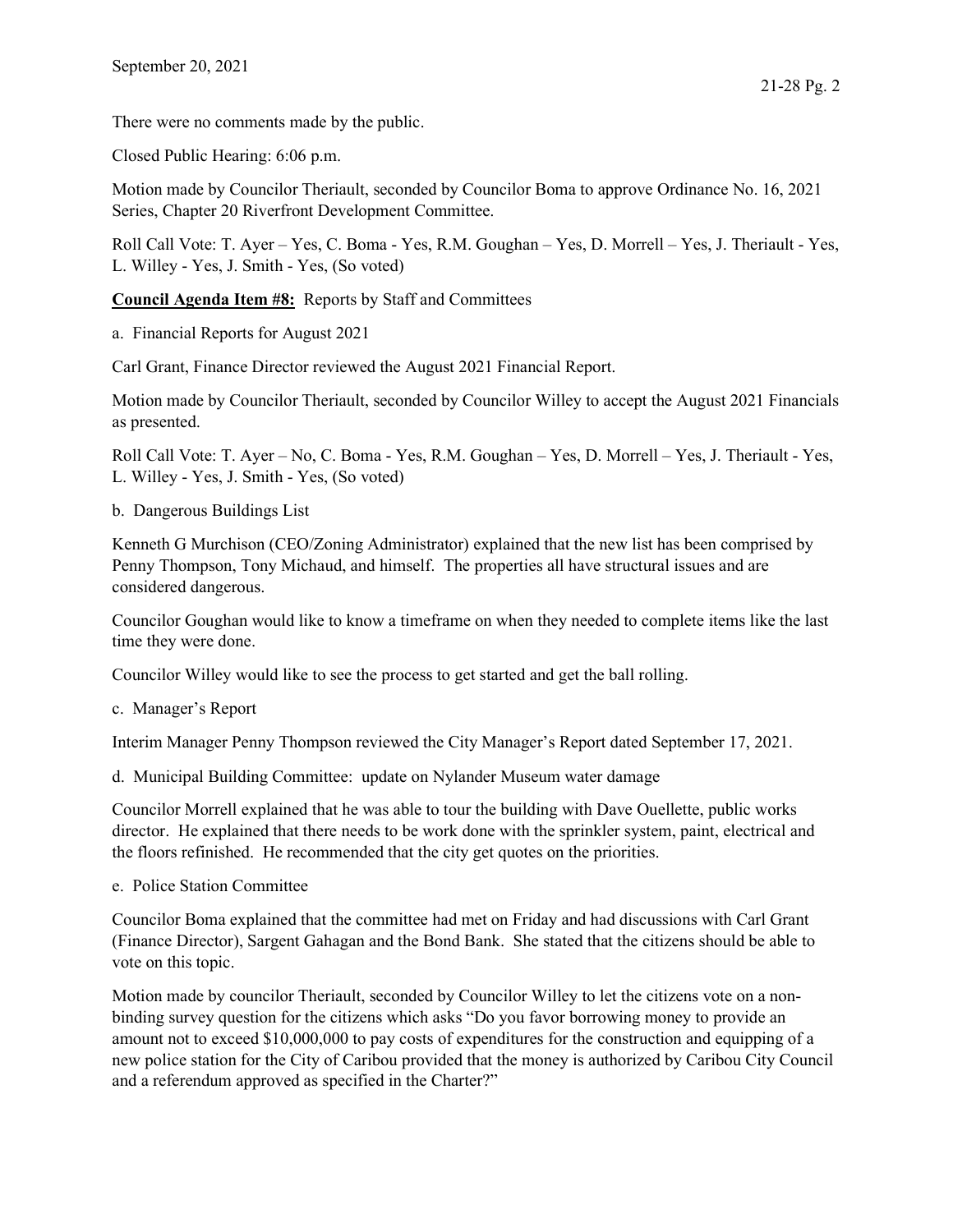Councilor Morrell stated that he can't see this going forward.

Councilor Goughan explained that this could mean a 2 mil increase to the taxpayers and should be on the question. He is in opposition of the question and that this is a representative form of government, and he was elected to make a decision.

Mayor Smith explained that he is not opposed to a new police station and agrees to take it to the community for a vote.

Councilor Theriault explained that what we are trying to find out is if the taxpayers want this and if it is something that should be continued with or not.

Roll Call Vote: T. Ayer – No, C. Boma - Yes, R.M. Goughan – No, D. Morrell – No, J. Theriault - Yes, L. Willey - Yes, J. Smith - Yes, (So voted)

Council Agenda Item #9: New Business, Ordinances and Resolutions

a. Introduction of Ordinance No. 19, 2021 Series, Chapter 21 Remote Participation Policy

Deputy Mayor Ayer Introduced Ordinance No. 19, 2021 Series, Chapter 21 Remote Participation Policy.

b. City Council consent agreement with Troy Haney re: Kacie's Place Campground

Council signed the consent agreement from the special meeting regarding Kacie's Place Campground at the end of the meeting.

## Council Agenda Item #10: Old Business

There were no items of discussion.

Council Agenda Item #11: Reports & Discussion by Mayor and Council Members

Mayor Smith stated that there are public hearings coming up regarding the supermajority ordinance, remote participation policy and general assistance.

Councilor Willey stated that she attended a Library Board meeting, they seem very organized, and she got to learn that there are kids from both the Middle and High School age levels. The board is working to come up with funding so that the kids can keep the books once they have read them with the group. She also thanked Christina for her work and dedication to the city.

Councilor Morrell would like to discuss the Ambulance Transfer Committee and the goals of the committee. He is requesting a list of positions and annual gross pay & benefits.

Council Agenda Item #12: Executive Session(s) (May be called to discuss matters identified under MRSA, Title 1, §405.6.)

a. Caribou Professional Fire Fighters Association, AIFF Local 5191, request for impact bargaining (Personnel item under §405.6.A)

Motion made by Deputy Mayor Ayer, seconded by Councilor Willey to enter executive session at 7:39 p.m. to discuss the Caribou Professional Fire Fighters Association, AIFF Local 5191, request for impact bargaining (Personnel item under §405.6.A).

Roll Call Vote: T. Ayer – Yes, C. Boma - Yes, R.M. Goughan – No, D. Morrell – No, J. Theriault - Yes, L. Willey - Yes, J. Smith - Yes, (So voted)